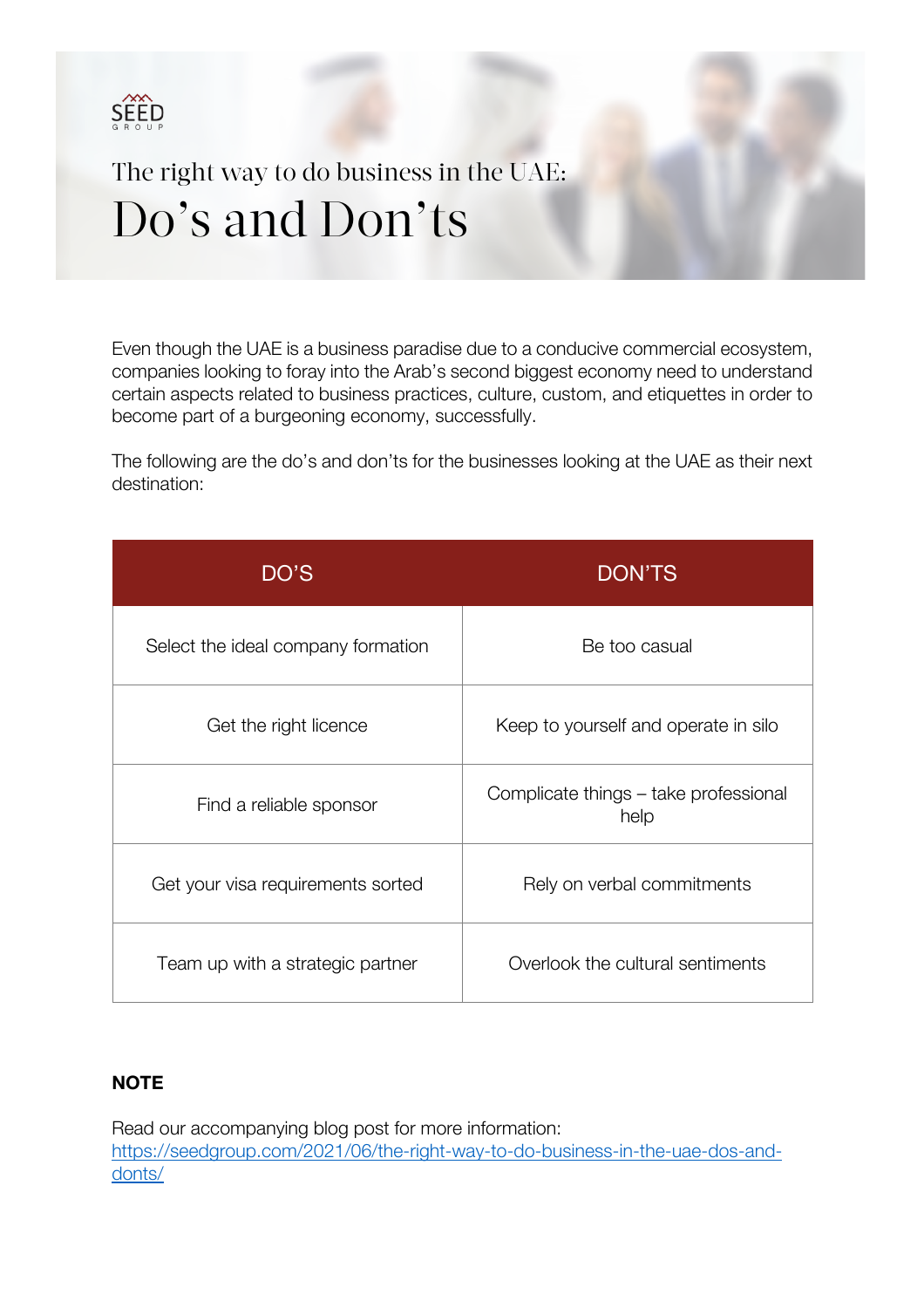# **DO**

# **Select the ideal company formation**

In the UAE, there are three types of company formation: Mainland, Freezone, and Offshore. Given the long-term implications of the decision, it is best to enlist the assistance of company formation specialists to guide you through the procedures and legal requirements.

# **Get the right licence**

Businesses must choose between three types of licenses based on their products, services, and objectives: commercial, industrial, and professional. Because the documentation and approval procedure varies, the license should be chosen with care.

### **Find a reliable sponsor**

The most preferred type of company in the UAE is the limited liability company, which requires an appointment of a local sponsor/agent for registration.

### **Get your visa requirements sorted**

Since it's the most basic requirement to operate in the UAE, procuring an investor visa is not a complex or time-consuming process. The work visa is issued based on the type and duration of the business. A local sponsor can be of great help by handling the application process.

### **Team up with a strategic partner**

A new market, like the UAE, even though full of potential, can possess stiff challenges. Therefore, to gain a foothold in the region and reap maximum benefits, new businesses must ideally enter into mutually beneficial partnerships with reputed players.

Read our accompanying blog post for more information: https://seedgroup.com/2021/06/the-right-way-to-do-business-in-the-uae-dos-and-donts/